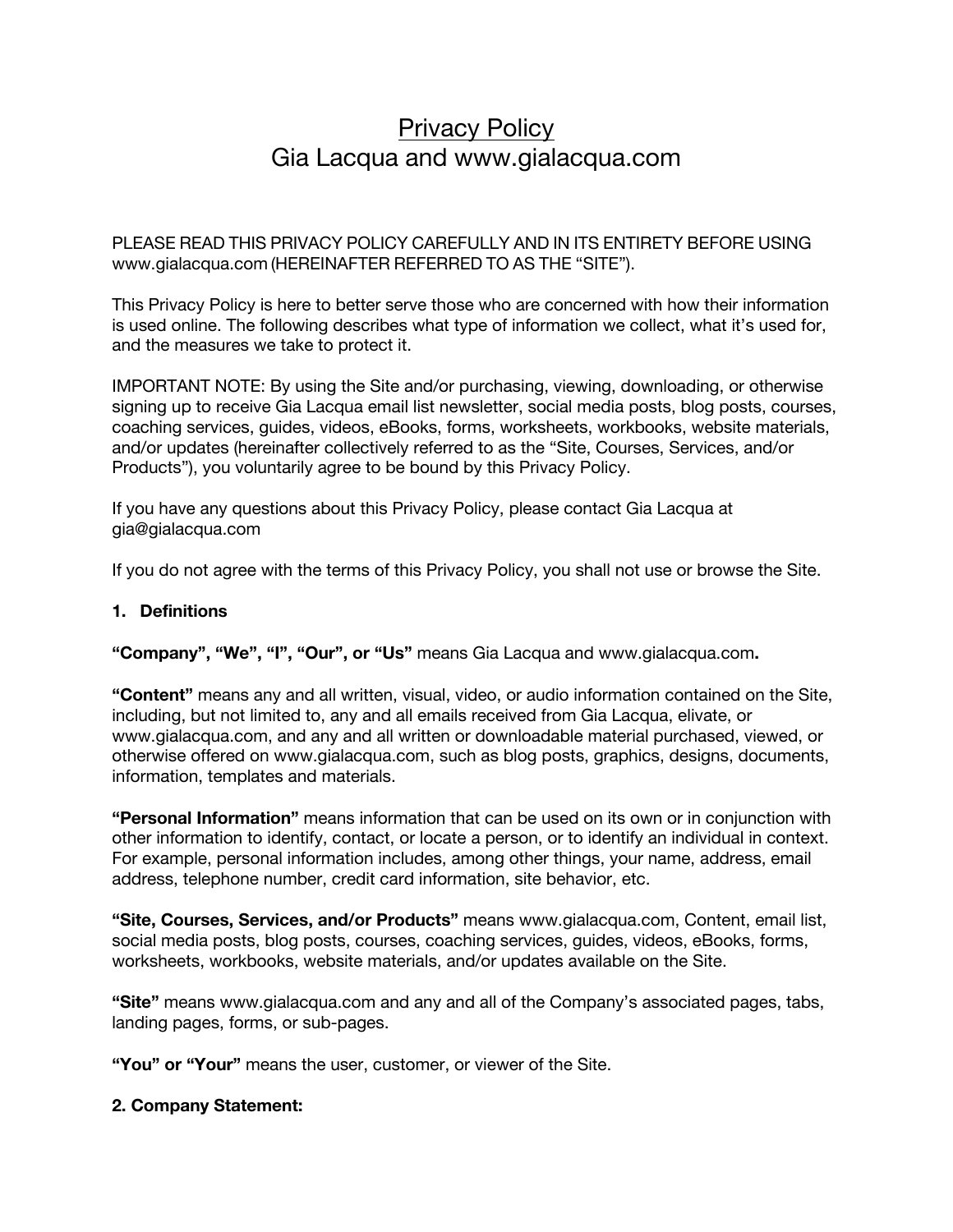The Site and its Content are owned by ELIVATE, LLC.

Gia Lacqua is committed to protecting your Personal Information. We will only collect or use your Personal Information in accordance with the Privacy Policy herein.

# **3. What kind of Personal Information do we collect?**

# *Personal Information You Provide:*

When using the Site, and in filling out forms, purchasing products, providing comments, or contacting us, you may be asked to enter your name, email address, website address, mailing address, payment or credit card information. We use this information to deliver the product or services purchased, or information requested, to improve the performance and applicability of the Site, and to provide you with educational content, newsletters, promotions, and special offers.

# *Personal Information Automatically Collected:*

Through use of the Site, the Company may use data collection technology, such as Google Analytics (hereinafter referred to as the "Data Collection Companies") to collect information related to your use of the Site. Generally speaking, this includes information about your geographic location and Site behavior. The Data Collection Companies also provide us with information about what type of device or software you use, your IP address (with location information), and whether you view the Site on mobile, tablet, or desktop.

We collect this information for statistical purposes only and to improve the viewer experience.

# **4. What if the Personal Information we have about you is incorrect or you want to update it?**

If the Personal Information we have collected about you is incorrect or incomplete in any way, or you would like to update what we have, please contact Gia Lacqua at gia@gialacqua.com We will make the appropriate corrections when notified, as long as the corrections requested to be made are not incorrect or fraudulent in any way.

#### **5. When do we collect Personal Information?**

We collect Personal Information from you when you purchase, order, or sign up on and for the Site, Courses, Services, and Products, download our freebies or resources, subscribe to our newsletter, fill out a form, browse the Site, view Content, make purchases, or enter your any Personal Information on the Site. If you're just viewing the Site, you won't be required to provide personal information to browse.

*If you're outside of the EU*: if you sign-up to receive any freebies, downloads, webinars, recordings, courses, or services from the Company, or purchase any products or services from us, you will automatically be added to our email list to receive free email messages from us. You can unsubscribe at any time by clicking "UNSUBSCRIBE" at the bottom of each email. If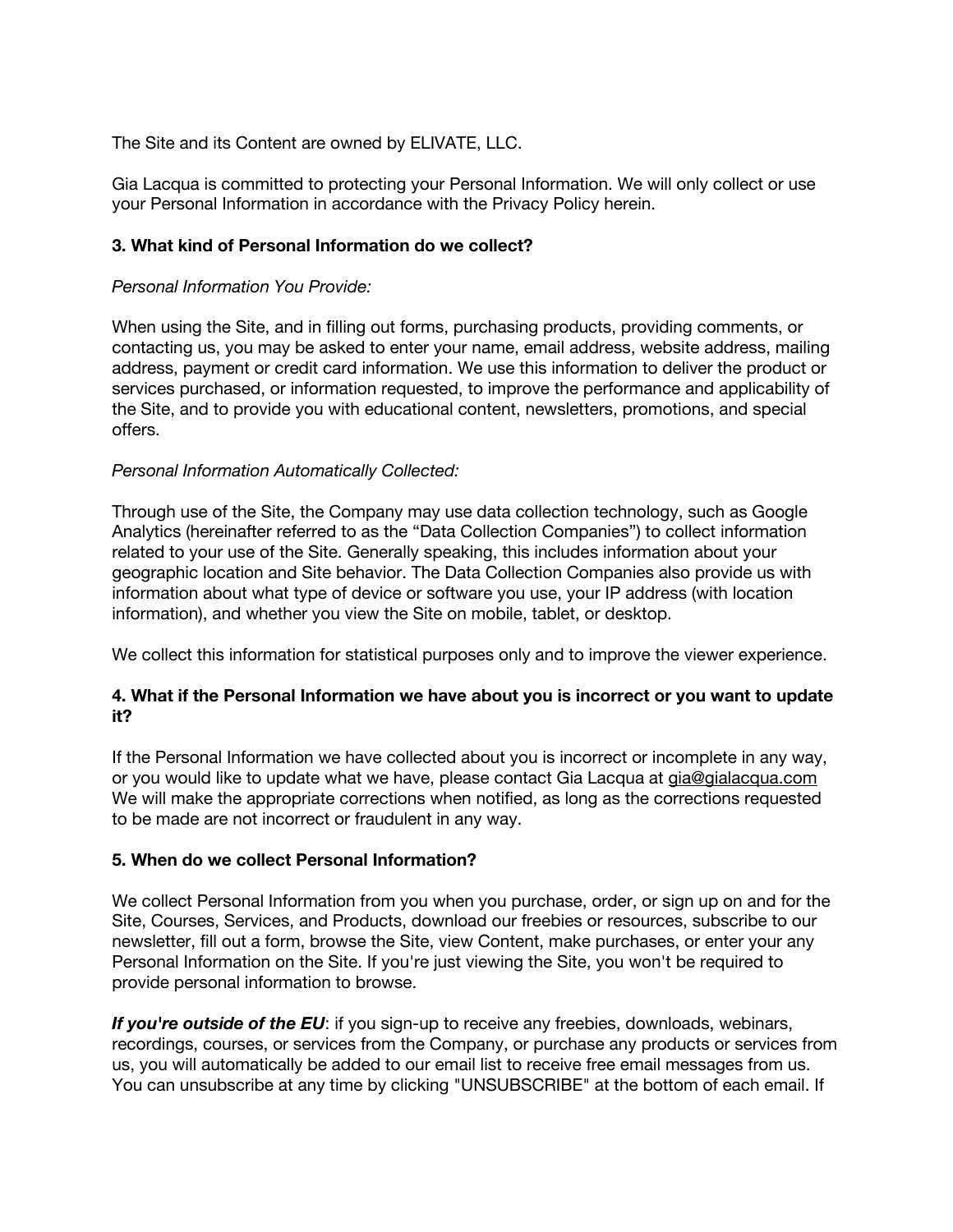you have any questions, or difficulty unsubscribing from those emails, email us at gia@gialacqua.com to be unsubscribed from future messages.

*If you're IN the EU*: if you sign-up to receive any freebies, downloads, webinars, recordings, courses, or services from the Company, or purchase any products or services from us, you will only be added to our email list to receive free email messages from us if you **affirmatively consent** to receiving such messages. You can unsubscribe at any time by clicking "UNSUBSCRIBE" at the bottom of each email. If you have any questions, or difficulty unsubscribing from those emails, email us at gia@gialacqua.com to be unsubscribed from future messages.

# **6. How do we use your Personal Information?**

When using the Site, Courses, Services, and/or Products, we may use the Personal Information we collect from you when you register, make a purchase, sign up for our newsletter, respond to a survey or marketing communication (typically by email), browse the Site, or use certain other Site features in the following ways:

- To personalize your experience and to allow us to deliver the type of content and product offerings in which you are most interested.
- To improve our Site in order to better serve you.
- To allow us to better serve you in response to your customer service requests.
- To administer a contest, promotion, survey, or other Site feature.
- To quickly process your transactions on and for the Site, Courses, Services, and/or Products.
- To send periodic emails regarding the Site, Courses, Services, and/or Products.
- To tailor social media (i.e., Instagram, etc.) advertisements to you.

#### **7. Do we share your Personal Information with anyone?**

We do not sell, trade, or otherwise transfer to outside (third) parties your Personal Information unless we provide users with advance notice or need to do so in order to comply with the law or an investigation. This does not include website hosting partners and other parties who assist us in operating our website, email service, conducting our business, or serving our users, so long as those parties agree to keep this information confidential. We may also release Personal Information when its release is appropriate or necessary to comply with the law, enforce our Site policies, this Privacy Policy, Terms & Conditions, Disclaimer, or to protect our rights or others' rights, property, or safety.

However, non-personally identifiable visitor information may be provided to other parties for marketing, advertising, or other uses. If you make your personal information available to third parties through our Site, Courses, Services, and/or Products, Gia Lacqua is not responsible for any unauthorized use by that third party.

It's also important to note that we do not allow third-party behavioral tracking.

#### **8. How do we protect your Personal Information?**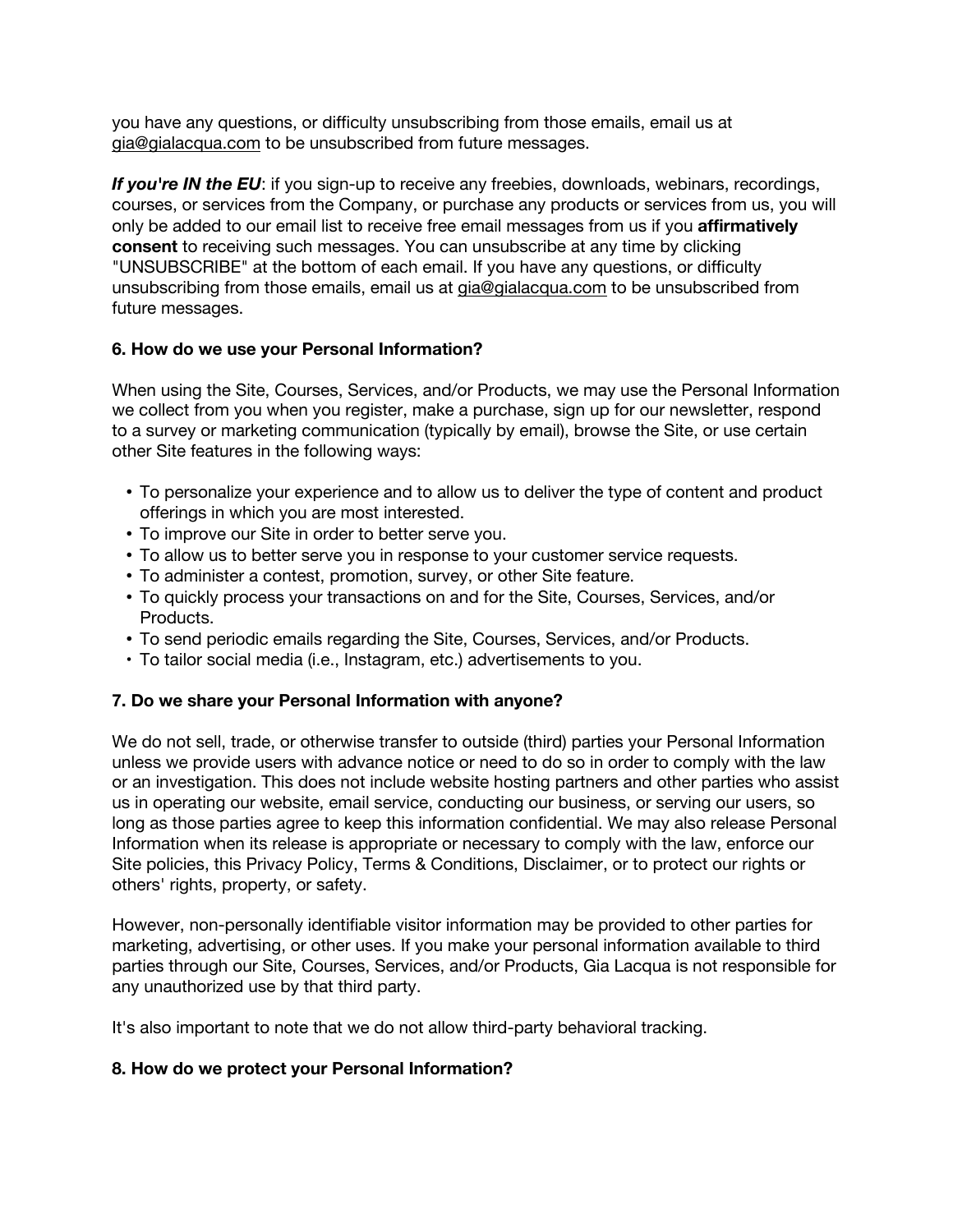We aim to make your visit to our Site as safe as possible. The Site uses commercially acceptable methods of security protection to protect your information. The Site may be scanned for security breaches using, for example, malware. We also use a SSL certificate and never transmit your credit card information by email.

Your Personal Information is contained behind secured networks and is only accessible by a limited number of persons who have special access rights to such systems, and are required to keep the Personal Information confidential. By viewing, using, or purchasing on or from the Site, Courses, Services, and/or Products, you acknowledge that Gia Lacqua and its staff and independent contractors may access your Personal Information.

We implement a variety of security measures when a user places an order to maintain the safety of your Personal Information. All transactions are processed through a gateway provider and are not stored or processed on our servers.

#### **9. Do we use 'cookies' or social media pixels?**

*Cookies*. Yes. Cookies are small files that a site or its service provider transfers to your computer's hard drive through your Web browser (if you allow) that enables the site or service provider's systems to recognize your browser and capture and remember certain information. For instance, we use cookies to help us remember and process the items in your shopping cart. They are also used to help us understand your preferences based on previous or current Site activity, which enables us to provide you with improved services. We also use cookies to help us compile aggregate data about Site traffic and Site interaction so that we can offer better site experiences and tools in the future.

We use cookies to:

- Help remember and process the items in the shopping cart.
- Compile aggregate data about site traffic and site interactions in order to offer better Site experiences and tools in the future. We may also use trusted third-party services that track this information on our behalf.
- Help remember user information as a convenience for purposed of blog commenting.

You can choose to have your computer warn you each time a cookie is being sent, or you can choose to turn off all cookies. You do this through your browser settings. Since each browser is a little different, look at your browser's Help Menu to learn the correct way to modify your cookies.

While you may disable the use of cookies through your browser's settings or options page, you may lose some of the features and functionality of the Site, Courses, Services, and/or Products, as cookies are necessary to help track and enhance your experience on the Site.

**Pixels**. No. The Company does not use social media pixels (Facebook pixels) to track visitors to the Site so we can tailor advertisements towards those visitors on various social media platforms. The Company reserves the right to use pixels in accordance with the terms of the social media platform.

#### **10. Third-Party Links:**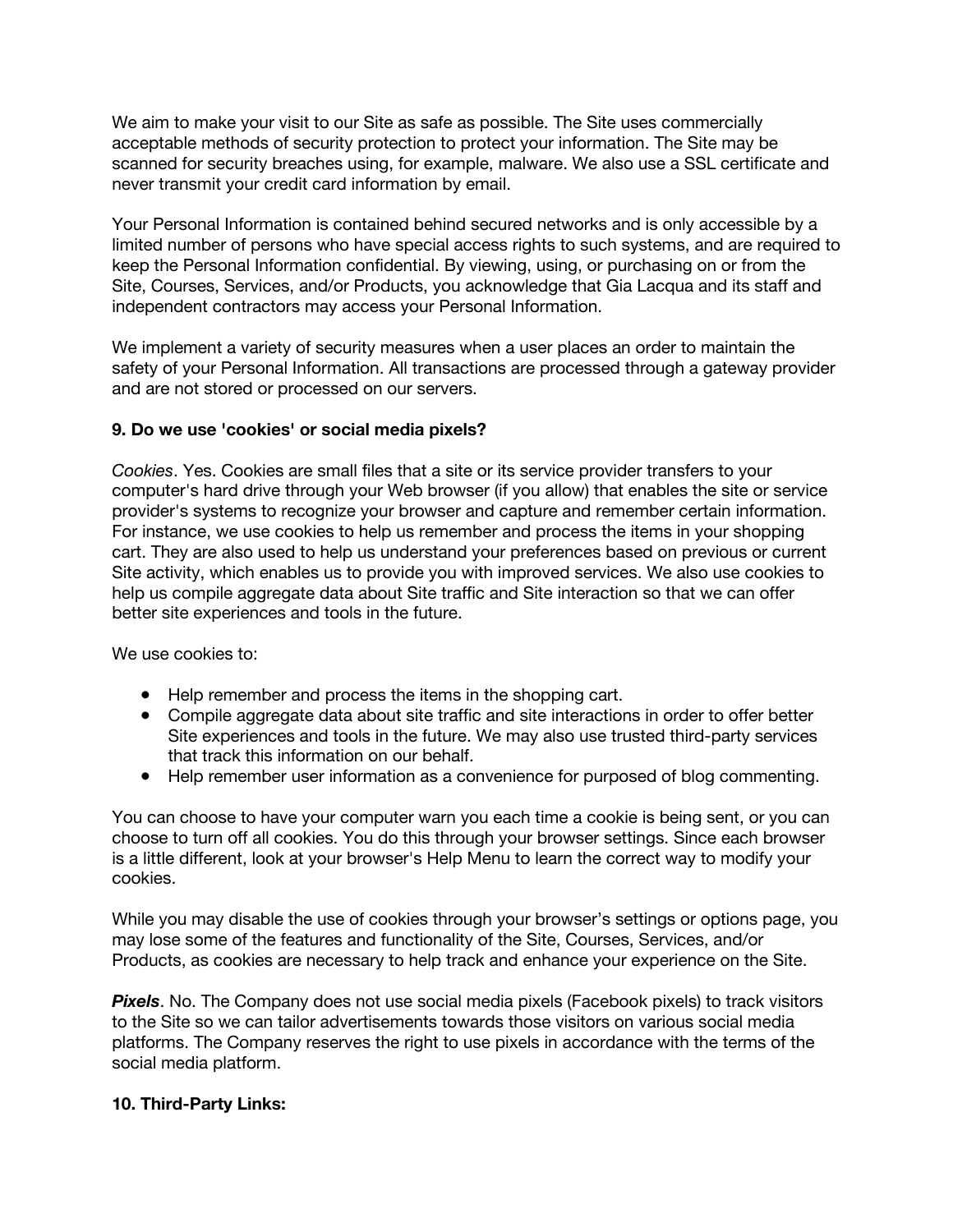Occasionally, at our discretion, we may include or offer third-party products, services, or links to articles/blogs/sites on our Site. These third-party sites may or may not have separate and independent privacy policies. We, therefore, have no responsibility or liability for the content and activities of these linked sites and/or their privacy policy (or lack thereof). Nonetheless, we seek to protect the integrity of our Site and welcome any feedback about any issues you experience with linked-to sites by emailing us at gia@gialacqua.com.

# **11. Password Privacy:**

While using the Site, Courses, Services, and/or Products, you may create a username and/or password for login. It is your responsibility to keep the username and password safe. You are also responsible for any actions which occur through the use of your username/password, whether completed by you directly or through the use of your account. You shall notify us immediately by email at gia@gialacqua.com of any unauthorized use of your login information or any other security breach. Please log out at the end of each session to prevent any unauthorized use of your account or login information.

You may not share your username/password or login information with anyone other than yourself. We are not responsible or liable for any loss or damages as a result of your failure to protect your login information or your unauthorized sharing of same.

# **12. Google:**

Google's advertising requirements can be summed up by Google's Advertising Principles. They are put in place to provide a positive experience for you. We are not currently using Google Ads on the Site, although this may change in the future.

We have implemented the following through Google Analytics: Demographics and Interests Reporting.

We, along with third-party vendors such as Google use first-party cookies (such as the Google Analytics cookies) and third-party cookies (such as the DoubleClick cookie) or other third-party identifiers together to compile data regarding user interactions with ad impressions and other ad service functions as they relate to our website.

To Opt-Out of Google Ads: You can set preferences for how Google advertises to you using the Google Ad Settings page. Alternatively, you can opt-out by visiting the Network Advertising Initiative Opt-Out page or by using the Google Analytics Opt-Out Browser add-on.

# **13. California Online Privacy Protection Act ("CalOPPA"):**

CalOPPA stretches well beyond California to require any person or company that operates websites collecting Personal Information from California viewers/consumers to post a conspicuous privacy policy on its website stating exactly the information being collected and those individuals or companies with whom it is being shared. Read more about CalOPPA here.

Pursuant to CalOPPA, we agree to the following: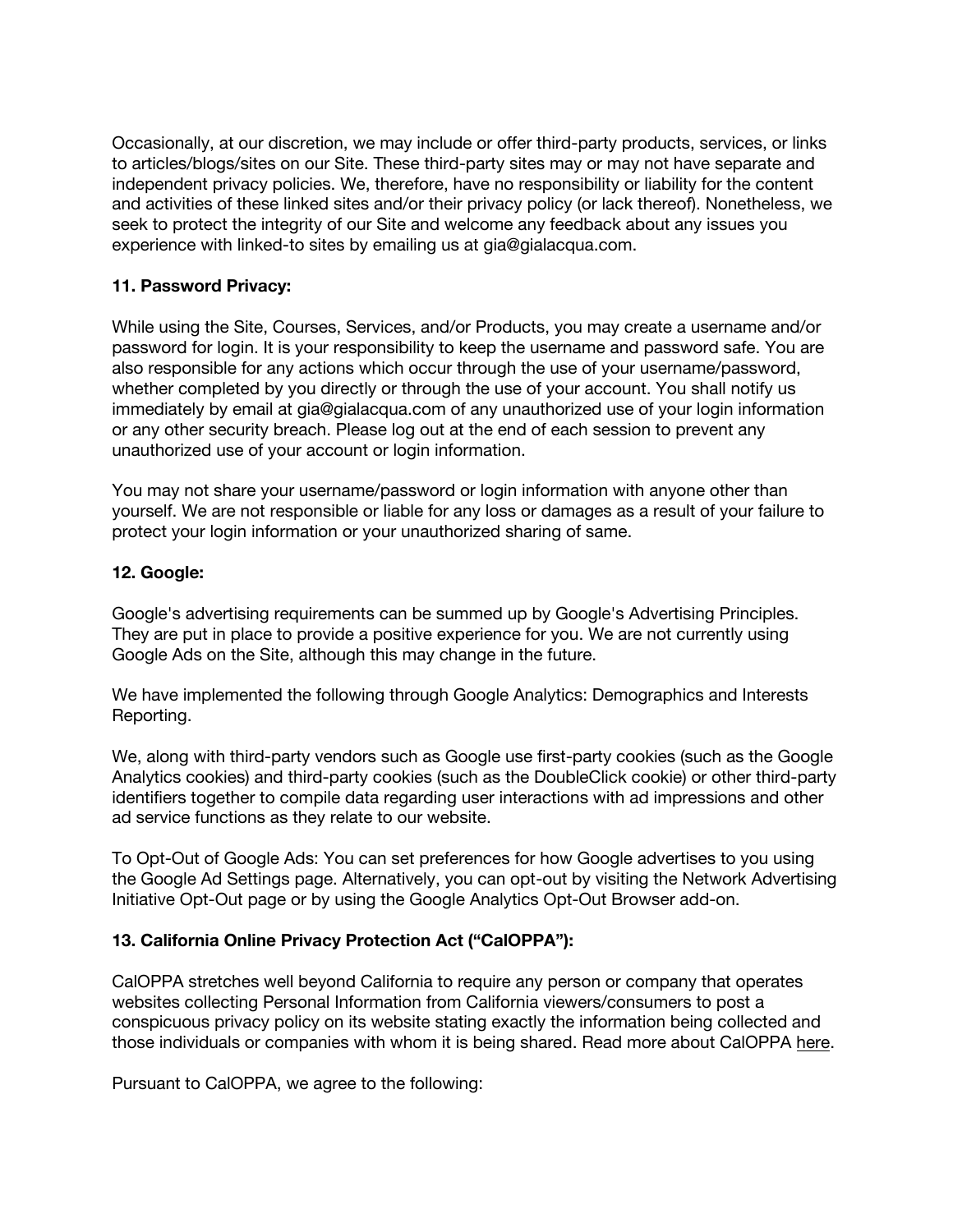Users can visit our site anonymously.

There is a link to this Privacy Policy on the footer.

Our Privacy Policy link does include the word 'Privacy' and can easily be found on the page specified above. It is titled "Privacy Policy" very clearly.

You will be notified of any Privacy Policy changes on our Privacy Policy Page (see bottom "Updated On" date).

#### **14. Children's Online Privacy Protection Act ("COPPA"):**

We do not specifically market to children under the age of 13. Please STOP and do not use, view, purchase, or otherwise browse the Site, Courses, Services, or Products if you are under 13 years old. If you're younger than 13, you are not permitted to enter any Personal Information on this Site.

If you are a parent and you believe your child under the age of 13 has provided us with Personal Information, please contact us immediately to have it removed by emailing us at gia@gialacqua.com.

#### **15. Fair Information Practices:**

In order to comply with Fair Information Practices we will take the following responsive action, should a data breach occur:

We will notify you via e-mail within 3 business days of any known breach.

#### **16. CAN-SPAM Act of 2003:**

The CAN-SPAM Act is a U.S. law which establishes rules for commercial email messages, gives you the right to stop certain commercial emails from being sent to you, and outlines certain penalties for commercial entities or persons who violate the law.

We collect your email address and name so we can:

- Send information, respond to inquiries, and/or other requests or questions.
- Process orders and to send information and updates pertaining to orders of a course, product, or service.
- Send you additional information related to your course, product and/or service.
- Market to our mailing list or continue to send emails to you after the original transaction has occurred.
- Email you a newsletter with free information and advertising certain Products, Services, and/or Courses we offer.

In accordance with the CAN-SPAM Act, we agree to the following:

- We will not use false or misleading subjects or email addresses.
- We will identify the email message as an advertisement in some reasonable way.
- We will include our business mailing address and/or physical address in our emails.